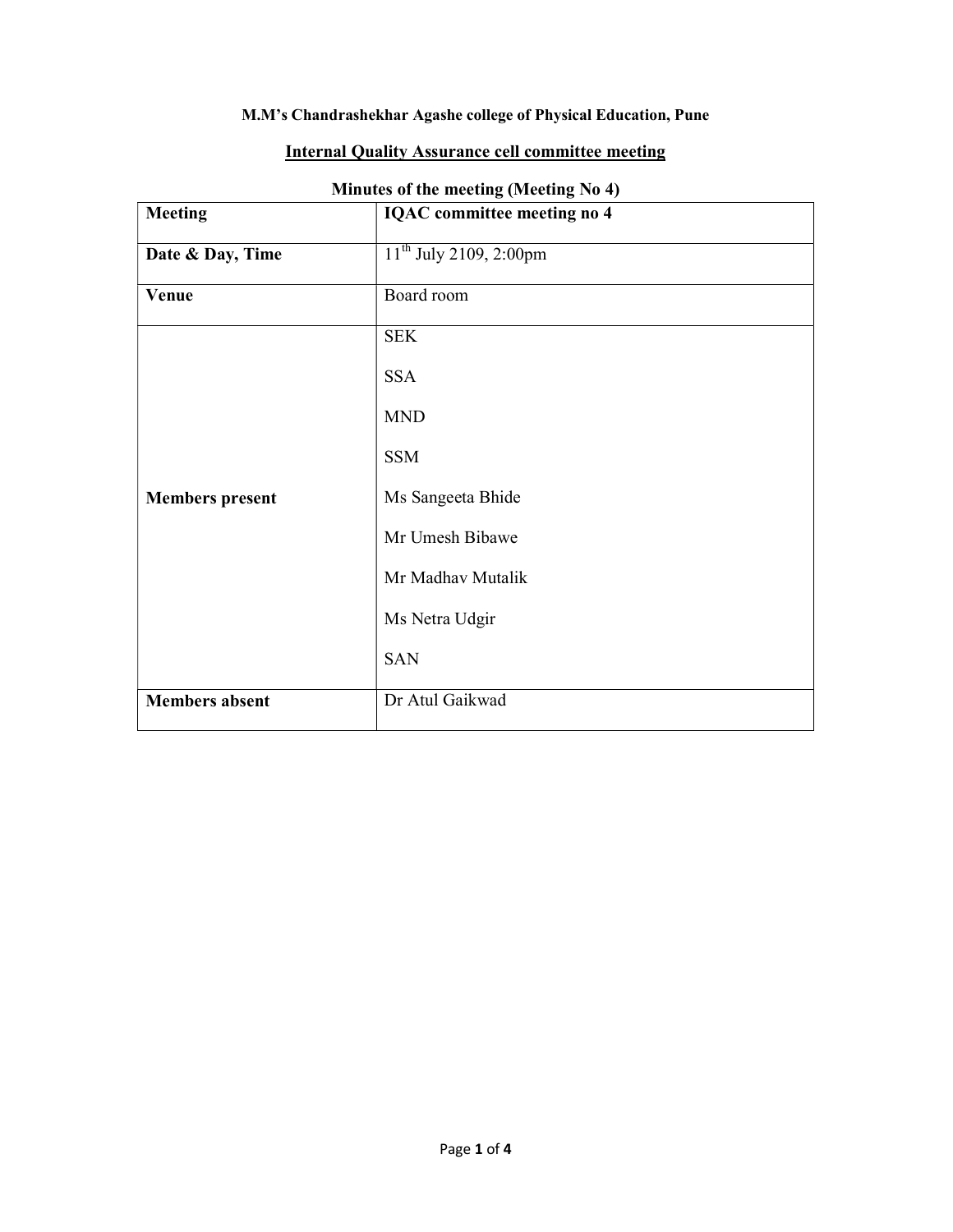| Agenda                                                 | <b>Discussion</b>          |    | <b>Action/decision</b>                                                                      |  |
|--------------------------------------------------------|----------------------------|----|---------------------------------------------------------------------------------------------|--|
| Agenda 1- Confirmation of previous minutes of meeting1 |                            |    |                                                                                             |  |
|                                                        | The minutes of the         | 1. | The minutes were discussed                                                                  |  |
|                                                        | previous meeting           |    | and approved.                                                                               |  |
|                                                        | January 2017 were          |    | 2. It was decided that the                                                                  |  |
|                                                        | discussed and confirmed.   |    | frequency of the IQAC                                                                       |  |
|                                                        | All the decisions and      |    | meetings should be increased<br>and the cell should prepare its                             |  |
|                                                        | actions taken were         |    | action plan.                                                                                |  |
|                                                        | reviewed.                  |    |                                                                                             |  |
| Agenda 2- Vision, mission, statement reworking         |                            |    |                                                                                             |  |
|                                                        | The present vision,        |    | 3. It was decided that the                                                                  |  |
|                                                        | mission, value             |    | vision, mission, objectives,                                                                |  |
|                                                        | framework and              |    | value framework be revised                                                                  |  |
|                                                        | objectives of the          |    | considering the prospective<br>plan & SWOT/C analysis.                                      |  |
|                                                        | institution were           |    | 4. It was also decided that                                                                 |  |
|                                                        | presented. Discussion      |    | certain relevant aspects of the                                                             |  |
|                                                        | about redrafting the       |    | present statements be kept as                                                               |  |
|                                                        | statements was done.       |    | it is.                                                                                      |  |
|                                                        | The essential and          |    | 5. It was decided that the IQAC                                                             |  |
|                                                        | important aspects from     |    | coordinator and the principal                                                               |  |
|                                                        | the present statements     |    | will make the basic structure                                                               |  |
|                                                        | were studied.              |    | or drafting of the statements,<br>which then will be read out                               |  |
|                                                        |                            |    | and deliberated upon in the                                                                 |  |
|                                                        |                            |    | staff meeting.                                                                              |  |
|                                                        |                            |    | 6. Initial meeting- $20th$ July                                                             |  |
|                                                        |                            |    | 7. Second meeting- $27th$ July                                                              |  |
|                                                        |                            |    | 8. Final meeting for vision,                                                                |  |
|                                                        |                            |    | mission- $3rd$ August 2019                                                                  |  |
|                                                        |                            |    | 9. IT was decided that the                                                                  |  |
|                                                        |                            |    | vision, mission statements be<br>finalized and published by                                 |  |
|                                                        |                            |    | 15 <sup>th</sup> August 2019.                                                               |  |
| Agenda 3- Future/prospective plan (10 years)           |                            |    |                                                                                             |  |
|                                                        | The IQAC discussed         |    | 10. It was decided that a                                                                   |  |
|                                                        | about relevance of         |    | prospective plan be                                                                         |  |
|                                                        | developing a long term     |    | developed systematically.                                                                   |  |
|                                                        | prospective plan for the   |    | 11. The IQAC will consult staff                                                             |  |
|                                                        | college. Prof Umesh        |    | members, experts and<br>stakeholders for devising the                                       |  |
|                                                        | explained about how the    |    | LT plan.                                                                                    |  |
|                                                        | plan can developed and     |    | 12. Intensive brainstorming                                                                 |  |
|                                                        | executed.                  |    | session should be held for                                                                  |  |
|                                                        | Members suggested that     |    | developing the plan.                                                                        |  |
|                                                        | the plan be prepared after |    | 13. Preliminary meeting- 10 <sup>th</sup>                                                   |  |
|                                                        | consultation with the      |    | August                                                                                      |  |
|                                                        | staff members.             |    | 14. Second meeting- 24 <sup>th</sup> august<br>15. Final meeting- 7 <sup>th</sup> September |  |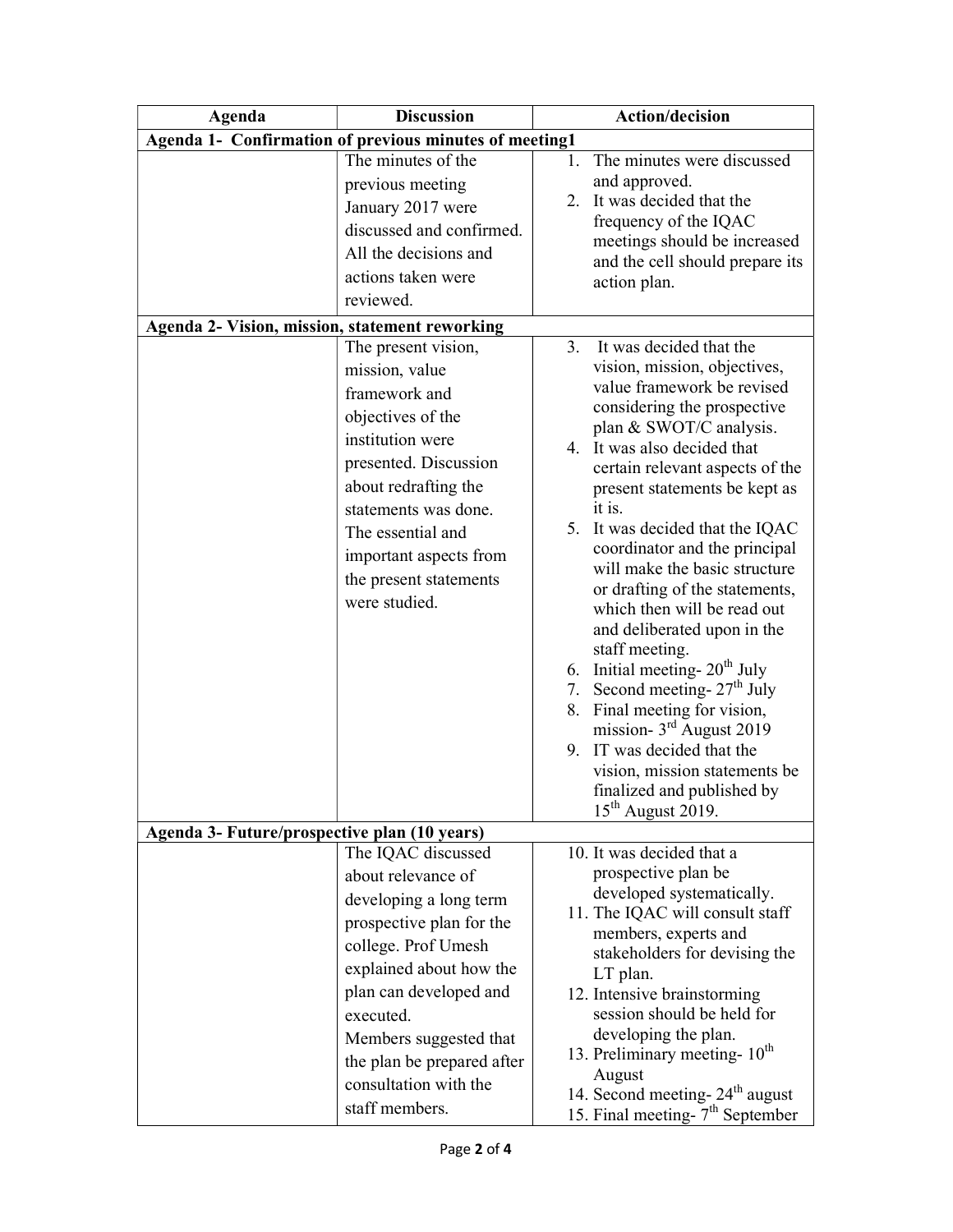|                                  |                                                                                                                                                                                                                                                                                                                                                                                                                                                                                                                   | 2019                                                                                                                                                                                                                                                                                                                                                                                 |
|----------------------------------|-------------------------------------------------------------------------------------------------------------------------------------------------------------------------------------------------------------------------------------------------------------------------------------------------------------------------------------------------------------------------------------------------------------------------------------------------------------------------------------------------------------------|--------------------------------------------------------------------------------------------------------------------------------------------------------------------------------------------------------------------------------------------------------------------------------------------------------------------------------------------------------------------------------------|
|                                  |                                                                                                                                                                                                                                                                                                                                                                                                                                                                                                                   |                                                                                                                                                                                                                                                                                                                                                                                      |
| Agenda 4- Swachhata Audit        |                                                                                                                                                                                                                                                                                                                                                                                                                                                                                                                   |                                                                                                                                                                                                                                                                                                                                                                                      |
| Agenda 5- Eateries/Dinning place | The issue of clean<br>campus was discussed at<br>length.<br>Principal explained the<br>situation and possibility<br>and constraints of hiring<br>external services.<br>Ms bhide proposed that<br>all the heads taking the<br>concerned service should<br>meet and plan the<br>housekeeping system.<br>The requirement of a<br>small canteen and a place<br>for dining was discussed                                                                                                                               | 16. It was decided that heads of<br>all the institutes hiring the<br>same person for cleaning<br>services will meet and plan<br>for further action.<br>17. It was decided that Principal<br>SEK will look into this<br>matter. It was also decided<br>that some parallel system be<br>established.<br>18. It was decided that a dining<br>place should be arranged in<br>the campus. |
|                                  | at length.<br>Mr Umesh explained the<br>UGC guidelines for<br>canteen.<br>All members agreed that<br>some facility for dining<br>and a canteen should be<br>started on the campus.<br>Principal reiterated the<br>need to have only<br>healthy food items in the<br>canteen if started.<br>Lack of business and<br>profit was presented as<br>the reason for not<br>running a canteen on the<br>campus. This issue was<br>discussed and<br>suggestions were given<br>as to how the canteen<br>business can go up. | 19. It was suggested that MS<br>Bhide would explore the<br>possible canteen/eatery<br>vendors and suggest.                                                                                                                                                                                                                                                                           |
| <b>Agenda 6- CMS/ERP</b>         | The necessity of having<br>campus management<br>system software was<br>discussed at length.<br>Coordinator presented<br>the most widely used<br>ERP solutions and their<br>main features.                                                                                                                                                                                                                                                                                                                         | 20. It was decided that the<br>software companies be<br>contacted and a demo be<br>arranged.<br>21. It was agreed and decided<br>that the CMS software be<br>purchased for the ease of<br>management and for moving<br>towards a paperless admin.                                                                                                                                    |